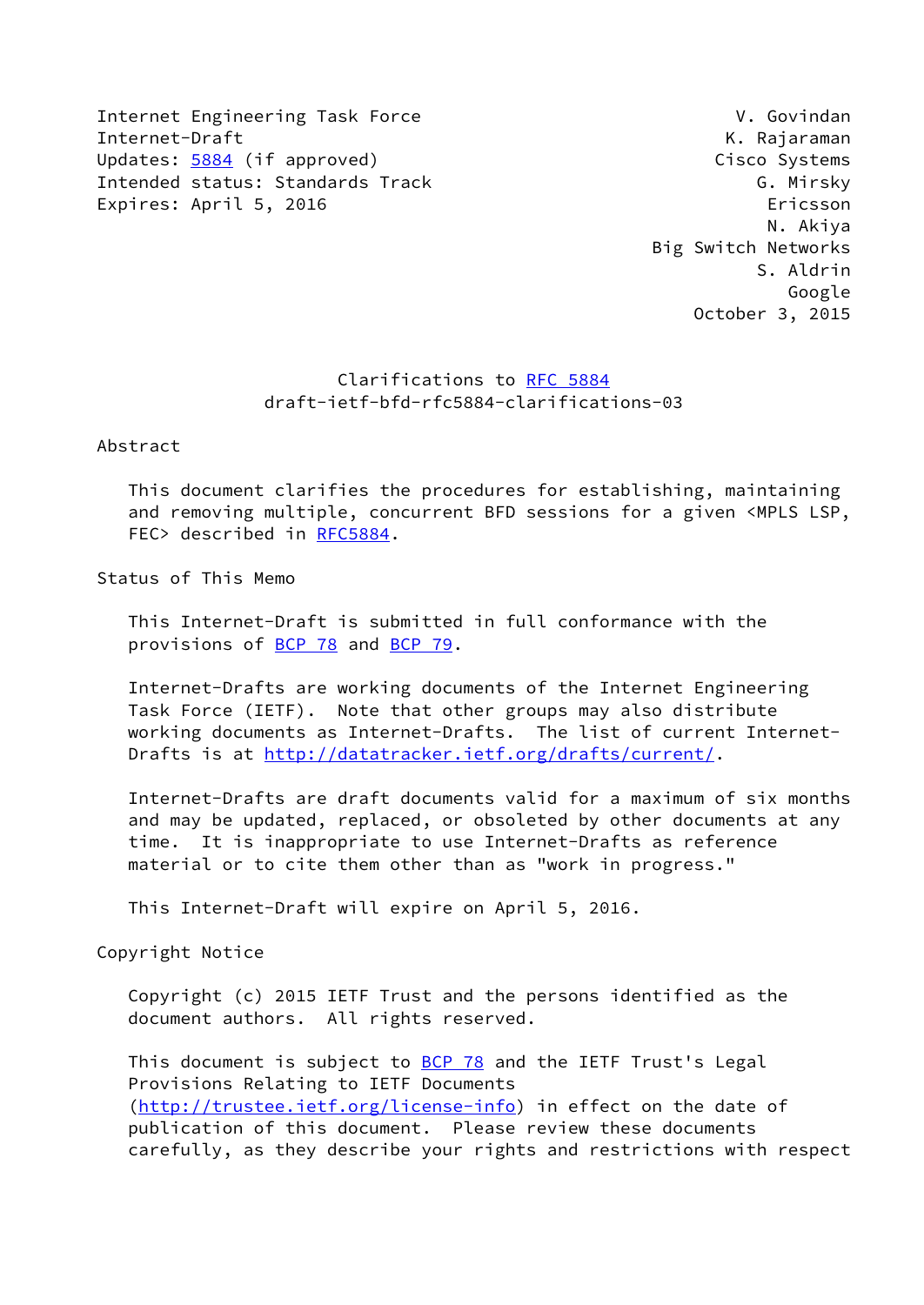Govindan, et al. **Expires April 5, 2016** [Page 1]

<span id="page-1-1"></span>

| Clarifications to RFC 5884<br>October 2015<br>Internet-Draft |
|--------------------------------------------------------------|
|--------------------------------------------------------------|

 to this document. Code Components extracted from this document must include Simplified BSD License text as described in Section 4.e of the Trust Legal Provisions and are provided without warranty as described in the Simplified BSD License.

### Table of Contents

| <u>1</u> . Background <u>2</u>                                        |                          |
|-----------------------------------------------------------------------|--------------------------|
| 1.1. Requirements Language $\frac{2}{3}$                              |                          |
|                                                                       | $\overline{\mathbf{3}}$  |
| $2.1.$ Procedures for establishment of multiple BFD sessions $\ldots$ | $\overline{\mathbf{3}}$  |
| 2.2. Procedures for maintenance of multiple BFD sessions $\ldots$ .   | $\frac{4}{3}$            |
| 2.3. Procedures for removing BFD sessions at the egress LSR .         | $\overline{a}$           |
| $2.4$ . Changing discriminators for a BFD session                     | $\frac{4}{1}$            |
|                                                                       | $\frac{5}{2}$            |
| Security Considerations $\cdots$ 5<br>4.                              |                          |
| 5.                                                                    |                          |
|                                                                       | $\overline{\phantom{0}}$ |
|                                                                       |                          |
|                                                                       | 6                        |
|                                                                       |                          |

#### <span id="page-1-0"></span>[1](#page-1-0). Background

 [RFC5884] defines the procedures to bootstrap and maintain BFD sessions for a <MPLS FEC, LSP> using LSP ping. While [Section](https://datatracker.ietf.org/doc/pdf/rfc5884#section-4) 4 of  [\[RFC5884\]](https://datatracker.ietf.org/doc/pdf/rfc5884#section-4) specifies that multiple BFD sessions can be established for a <MPLS FEC, LSP> tuple, the procedures to bootstrap and maintain multiple BFD sessions concurrently over a <MPLS FEC, LSP> are not clearly specified. Additionally, the procedures of removing BFD sessions bootstrapped on the egress LSR are unclear. This document provides those clarifications without deviating from the principles outlined in [\[RFC5884](https://datatracker.ietf.org/doc/pdf/rfc5884)].

 The ability for an ingress LSR to establish multiple BFD sessions for a <MPLS FEC, LSP> tuple is useful in scenarios such as Segment Routing based LSPs or LSPs having Equal-Cost Multipath (ECMP). The process used by the ingress LSR to determine the number of BFD session(s) to be bootstrapped for a <MPLS FEC, LSP> tuple and the mechanism of constructing those session(s) are outside the scope of this document.

#### <span id="page-1-2"></span>[1.1](#page-1-2). Requirements Language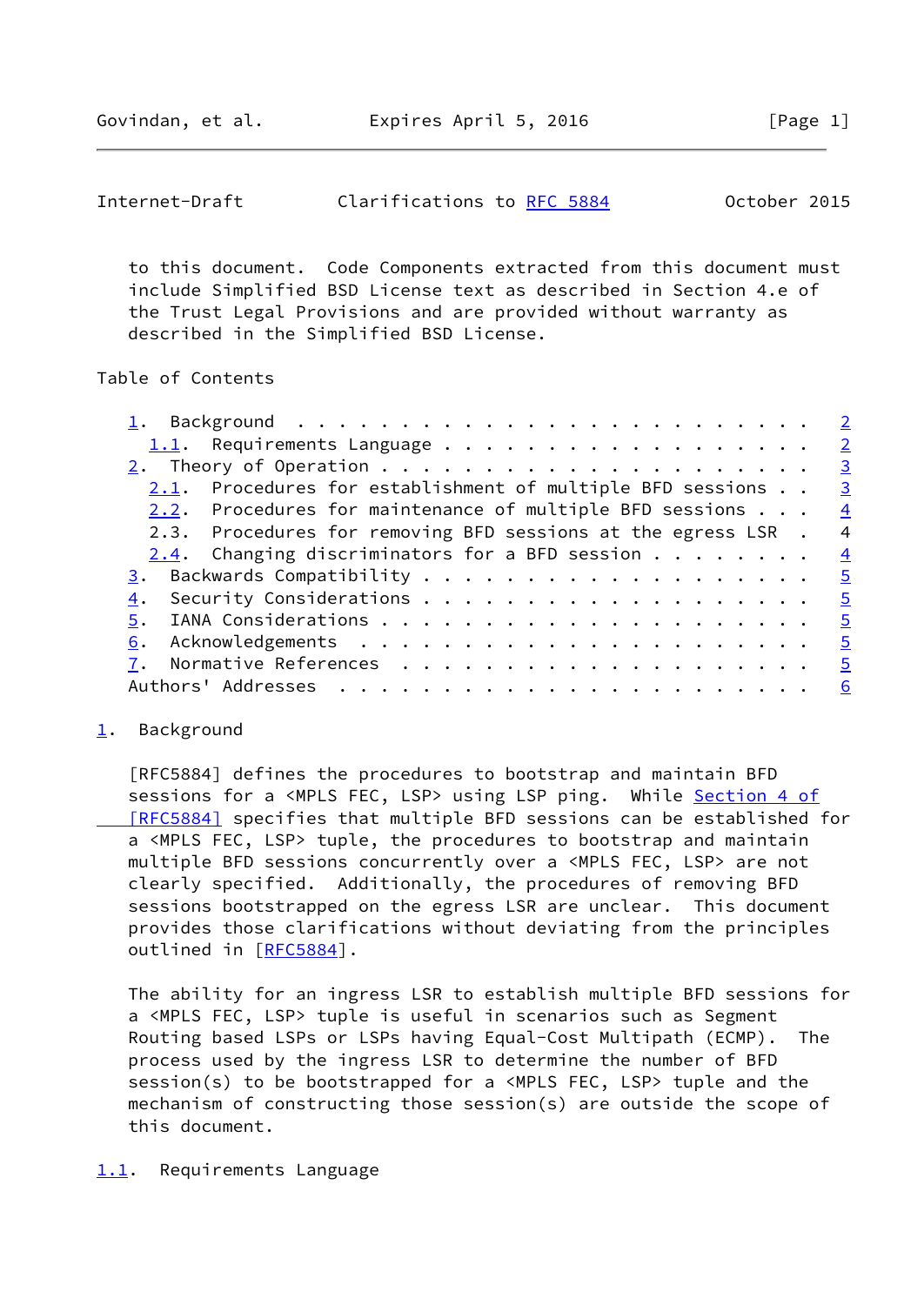The key words "MUST", "MUST NOT", "REQUIRED", "SHALL", "SHALL NOT", "SHOULD", "SHOULD NOT", "RECOMMENDED", "NOT RECOMMENDED", "MAY", and "OPTIONAL" in this document are to be interpreted as described in [\[RFC2119](https://datatracker.ietf.org/doc/pdf/rfc2119)].

| Govindan, et al. | Expires April 5, 2016 | [Page 2] |  |
|------------------|-----------------------|----------|--|
|                  |                       |          |  |

<span id="page-2-1"></span>Internet-Draft Clarifications to [RFC 5884](https://datatracker.ietf.org/doc/pdf/rfc5884) October 2015

<span id="page-2-0"></span>[2](#page-2-0). Theory of Operation

<span id="page-2-2"></span>[2.1](#page-2-2). Procedures for establishment of multiple BFD sessions

Section [4 of \[RFC5884\]](https://datatracker.ietf.org/doc/pdf/rfc5884#section-4) specifies the procedure for bootstrapping BFD sessions using LSP ping. It further states that "a BFD session SHOULD be established for each alternate path that is discovered". This requirement has been the source of some ambiguity as the procedures of establishing concurrent, multiple sessions have not been explicitly specified. This ambiguity can also be attributed in part to the text in Section [7 of \[RFC5884\]](https://datatracker.ietf.org/doc/pdf/rfc5884#section-7) forbidding either end to change local discriminator values in BFD control packets after the session reaches the UP state. The following procedures are described to clarify the ambiguity based on the interpretation of the authors's reading of the referenced sections:

At the ingress LSR:

 MPLS LSP ping can be used to bootstrap multiple BFD sessions for a given <MPLS FEC, LSP>. Each LSP ping MUST carry a different discriminator value in the BFD discriminator TLV [\[RFC4379](https://datatracker.ietf.org/doc/pdf/rfc4379)].

The egress LSR needs to perform the following:

 If the validation of the FEC in the MPLS Echo request message succeeds, check the discriminator specified in the BFD discriminator TLV of the MPLS Echo request. If there is no local session that corresponds to the (remote) discriminator received in the MPLS Echo request, a new session is bootstrapped and a local discriminator is allocated. The validation of a FEC is a necessary condition to be satisfied to create a new BFD session at the egress LSR. However, the policy or procedure if any, to be applied by the egress LSR before allowing a new BFD session to be created is outside the scope of this document. Such policies or procedures could consider availability of system resources before allowing a session to be created. When the egress LSR disallows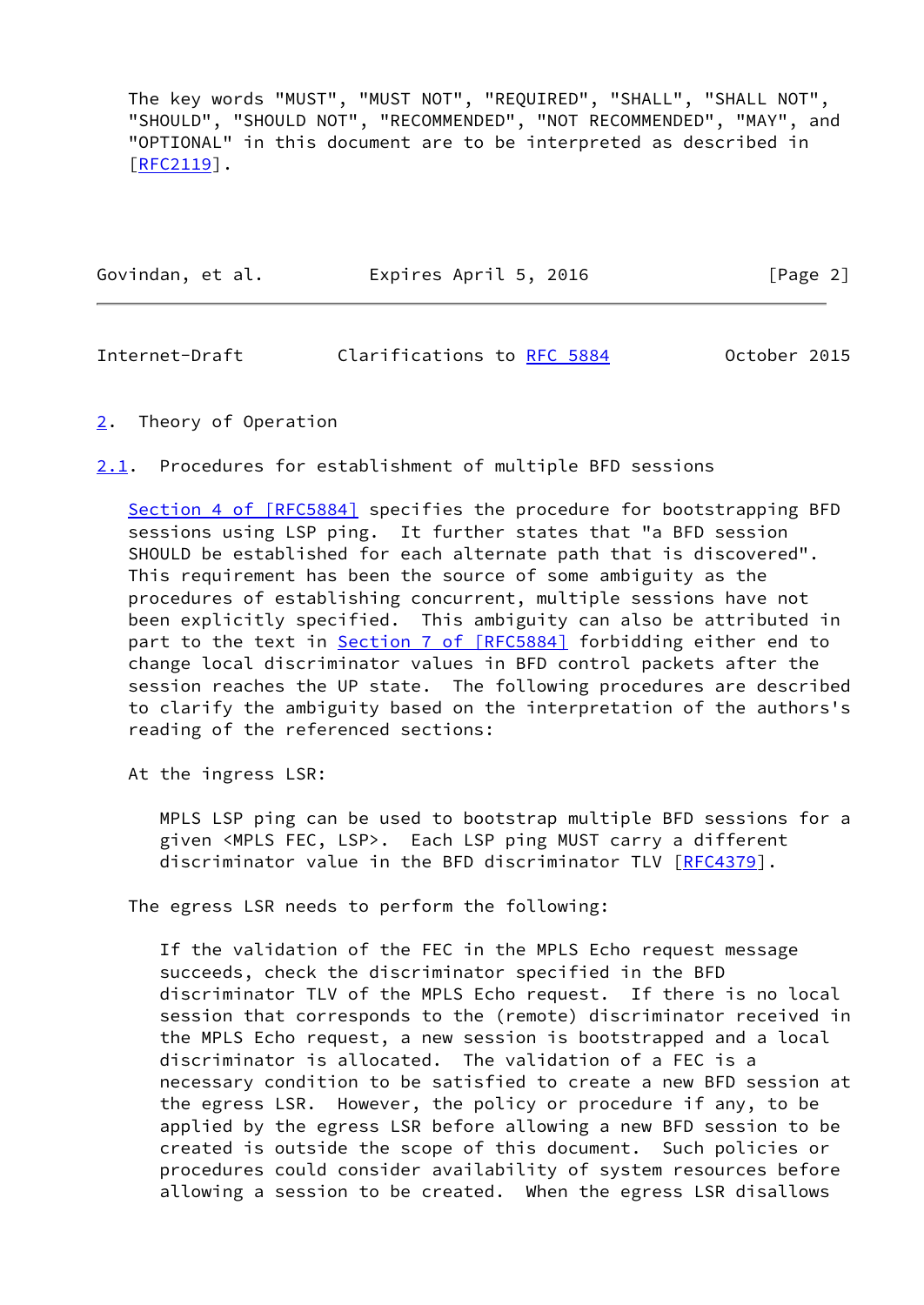the creation of a BFD session due to policy, it MUST drop the MPLS Echo request message.

 Ensure the uniqueness of the <MPLS FEC, LSP, Remote Discriminiator> tuple.

 Except for the clarification mentioned above, the remaining procedures ofBFD session establishment are as specified in Sections  $4-6$  $4-6$  of  $[REC5884]$ .

Govindan, et al. Expires April 5, 2016 [Page 3]

<span id="page-3-1"></span>Internet-Draft Clarifications to [RFC 5884](https://datatracker.ietf.org/doc/pdf/rfc5884) October 2015

<span id="page-3-0"></span>[2.2](#page-3-0). Procedures for maintenance of multiple BFD sessions

 Both the ingress LSR and egress LSR use the YourDiscriminator of the received BFD packet to demultiplex BFD sessions.

<span id="page-3-2"></span>[2.3](#page-3-2). Procedures for removing BFD sessions at the egress LSR

 [RFC5884] does not specify an explicit procedure for deleting BFD sessions. The procedure for removing a BFD session established by an out-of-band discriminator exchange using the MPLS LSP ping can improve resource management (like memory etc.) especially in scenarios involving thousands or more of such sessions. A few observations are made here:

 The BFD session MAY be removed in the egress LSR if the BFD session transitions from UP to DOWN. This can be done after the expiry of a configurable timer started after the BFD session state transitions from UP to DOWN at the egress LSR.

 The BFD session on the egress LSR MAY be removed by the ingress LSR by using the BFD diagnostic code AdminDown(7) as specified in [[RFC5880\]](https://datatracker.ietf.org/doc/pdf/rfc5880). When the ingress LSR wants to remove a session without triggering any state change at the egress, it MAY transmit BFD packets indicating the State as Down(1), diagnostic code AdminDown(7) detectMultiplier number of times. Upon receiving such a packet, the egress LSR MAY remove the BFD session, without triggering a change of state.

The procedures to be followed at the egress LSR when BFD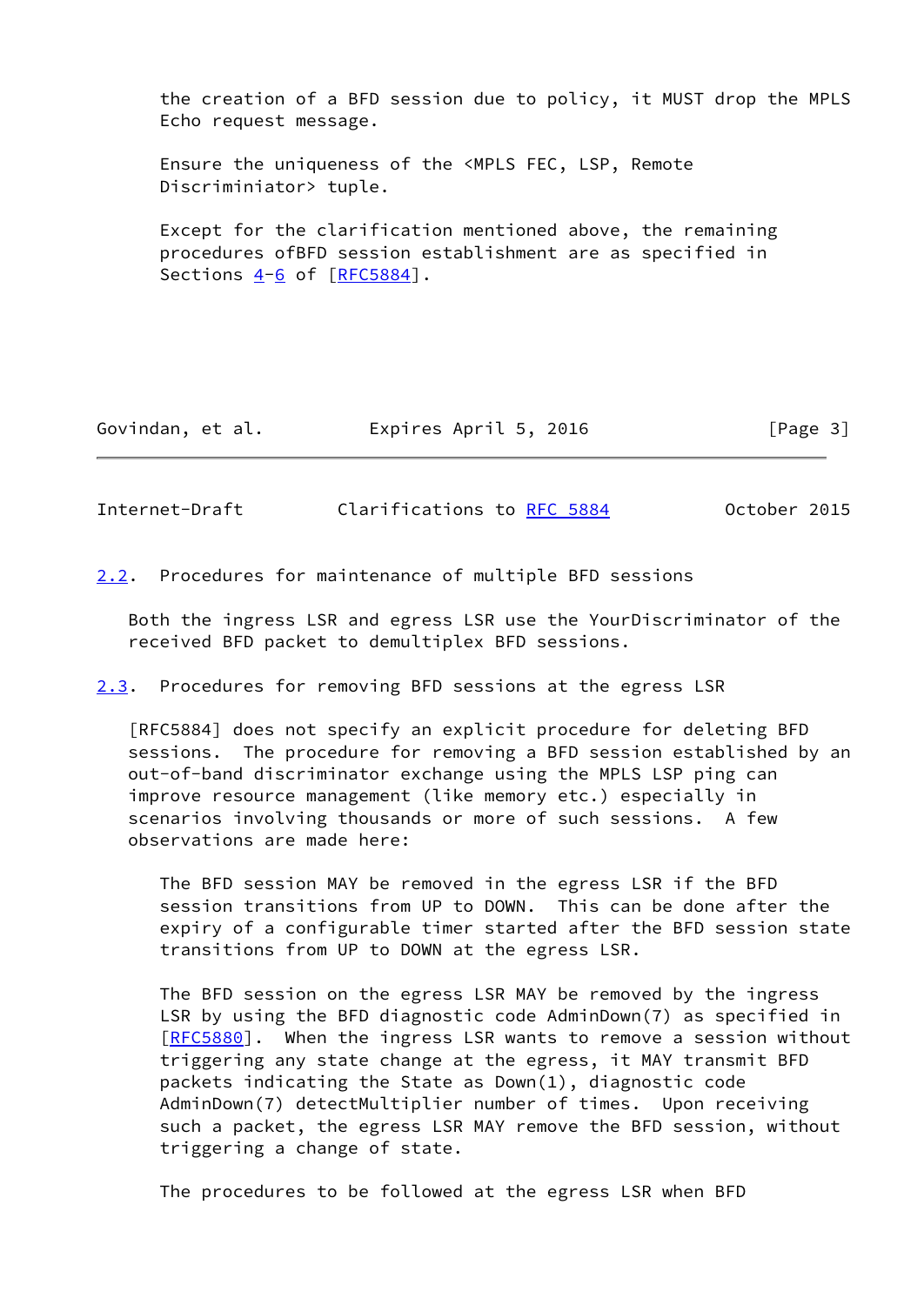session(s) remain in the DOWN state for a significant amount of time is a local matter. Such procedures are outside the scope of this document.

 All BFD sessions established with the FEC MUST be removed automatically if the FEC is removed.

 The egress MUST use the discriminators exchanged when the session was brought UP, to indicate any session state change to the ingress. The egress SHOULD reset this to zero after transmitting bfd.detectMult number of packets if the BFD session transitions to DOWN state.

<span id="page-4-0"></span>[2.4](#page-4-0). Changing discriminators for a BFD session

 The discriminators of a BFD session established over an MPLS LSP cannot be changed when it is in UP state. The BFD session could be removed after a graceful transition to AdminDown state using the BFD diagnostic code AdminDown. A new session could be established with a

| Govindan, et al. | Expires April 5, 2016 | [Page 4] |
|------------------|-----------------------|----------|
|------------------|-----------------------|----------|

<span id="page-4-2"></span>Internet-Draft Clarifications to [RFC 5884](https://datatracker.ietf.org/doc/pdf/rfc5884) October 2015

 different discriminator. The initiation of the transition from the Up to Down state can be done either by the ingress LSR or the egress LSR.

<span id="page-4-1"></span>[3](#page-4-1). Backwards Compatibility

 The procedures clarified by this document are fully backward compatible with an existing implementation of [[RFC5884](https://datatracker.ietf.org/doc/pdf/rfc5884)]. While the capability to bootstrap and maintain multiple BFD sessions may not be present in current implementations, the procedures outlined by this document can be implemented as a software upgrade without affecting existing sessions. In particular, the egress LSR needs to support multiple BFD sessions per <MPLS FEC, LSP> before the ingress LSR is upgraded.

## <span id="page-4-3"></span>[4](#page-4-3). Security Considerations

 This document clarifies the mechanism to bootstrap multiple BFD sessions per <MPLS FEC, LSP>. BFD sessions, naturally, use system and network resources. More BFD sessions means more resources will be used. It is highly important to ensure only minimum number of BFD sessions are provisioned per FEC, and bootstrapped BFD sessions are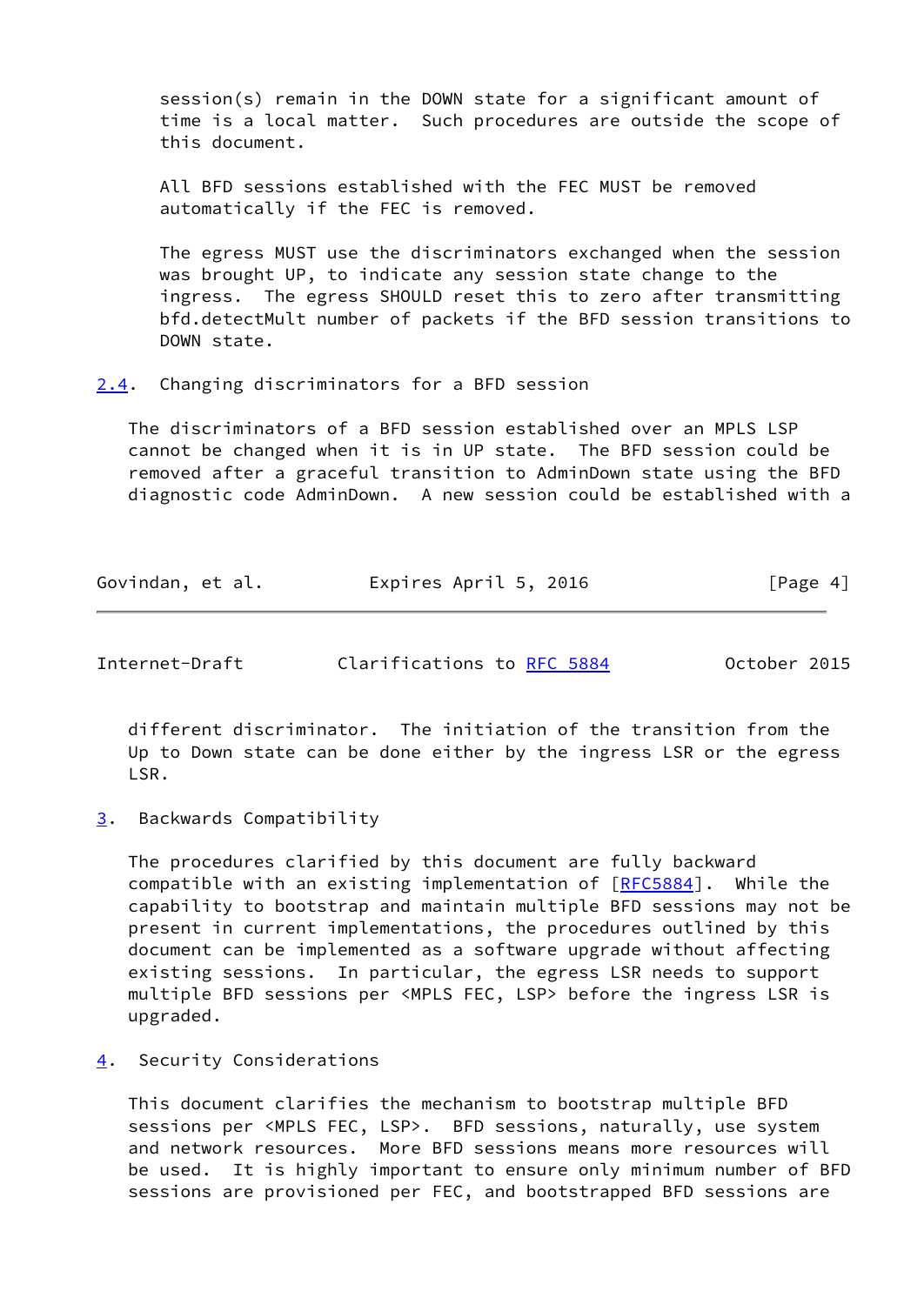properly deleted when no longer required. Additionally security measures described in [[RFC4379](https://datatracker.ietf.org/doc/pdf/rfc4379)] and [\[RFC5884](https://datatracker.ietf.org/doc/pdf/rfc5884)] are to be followed.

<span id="page-5-0"></span>[5](#page-5-0). IANA Considerations

This document does not make any requests to IANA.

<span id="page-5-1"></span>[6](#page-5-1). Acknowledgements

 The authors would like to thank Marc Binderberger for performing thorough reviews and providing valuable suggestions.

 The authors would like to thank Mudigonda Mallik, Rajaguru Veluchamy and Carlos Pignataro of Cisco Systems for their review comments.

- <span id="page-5-2"></span>[7](#page-5-2). Normative References
	- [RFC2119] Bradner, S., "Key words for use in RFCs to Indicate Requirement Levels", [BCP 14](https://datatracker.ietf.org/doc/pdf/bcp14), [RFC 2119](https://datatracker.ietf.org/doc/pdf/rfc2119), DOI 10.17487/RFC2119, March 1997, <<http://www.rfc-editor.org/info/rfc2119>>.
	- [RFC4379] Kompella, K. and G. Swallow, "Detecting Multi-Protocol Label Switched (MPLS) Data Plane Failures", [RFC 4379,](https://datatracker.ietf.org/doc/pdf/rfc4379) DOI 10.17487/RFC4379, February 2006, <<http://www.rfc-editor.org/info/rfc4379>>.

| Govindan, et al. | Expires April 5, 2016 | [Page 5] |
|------------------|-----------------------|----------|
|------------------|-----------------------|----------|

- <span id="page-5-3"></span>Internet-Draft Clarifications to [RFC 5884](https://datatracker.ietf.org/doc/pdf/rfc5884) October 2015
	- [RFC5880] Katz, D. and D. Ward, "Bidirectional Forwarding Detection (BFD)", [RFC 5880,](https://datatracker.ietf.org/doc/pdf/rfc5880) DOI 10.17487/RFC5880, June 2010, <<http://www.rfc-editor.org/info/rfc5880>>.
	- [RFC5884] Aggarwal, R., Kompella, K., Nadeau, T., and G. Swallow, "Bidirectional Forwarding Detection (BFD) for MPLS Label Switched Paths (LSPs)", [RFC 5884,](https://datatracker.ietf.org/doc/pdf/rfc5884) DOI 10.17487/RFC5884, June 2010, <<http://www.rfc-editor.org/info/rfc5884>>.

Authors' Addresses

 Vengada Prasad Govindan Cisco Systems

Email: venggovi@cisco.com